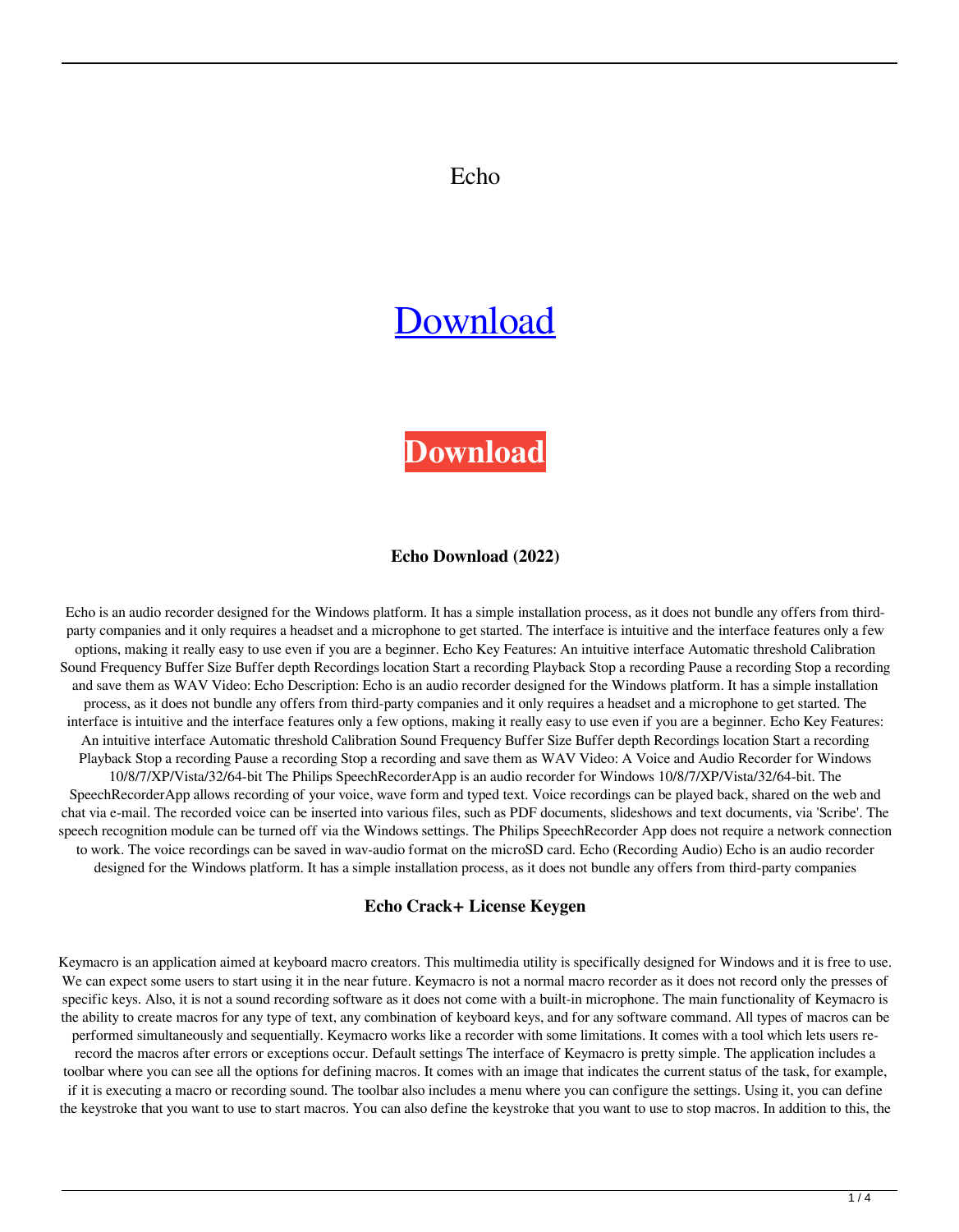application provides another menu with all the available functions and tools. This menu is available through a drop-down box on the toolbar. It comes with some tabs and sections that can be used to create various types of macros. When you are ready to define a new macro, you can start typing the name and use the context menu to access different functions and commands. Batch recording A significant feature of the application is its ability to work in batch mode. This feature is used to perform multiple macros simultaneously or one by one. Batch recording is possible when you configure Keymacro as a multi-user application. You can start multiple macros at once. You can interrupt a macro and restart it, if needed. When you start a new macro, the previous one is suspended, which means it will be terminated. The last macro that was started continues, so if you interrupt this macro it will not be lost. A new macro can be configured from the Macros tab of the interface. This tab offers four different ways to define macros. Keyboard button: This is a specific key that you want to use to start macros. Keyboard combination: This

is a specific key 81e310abbf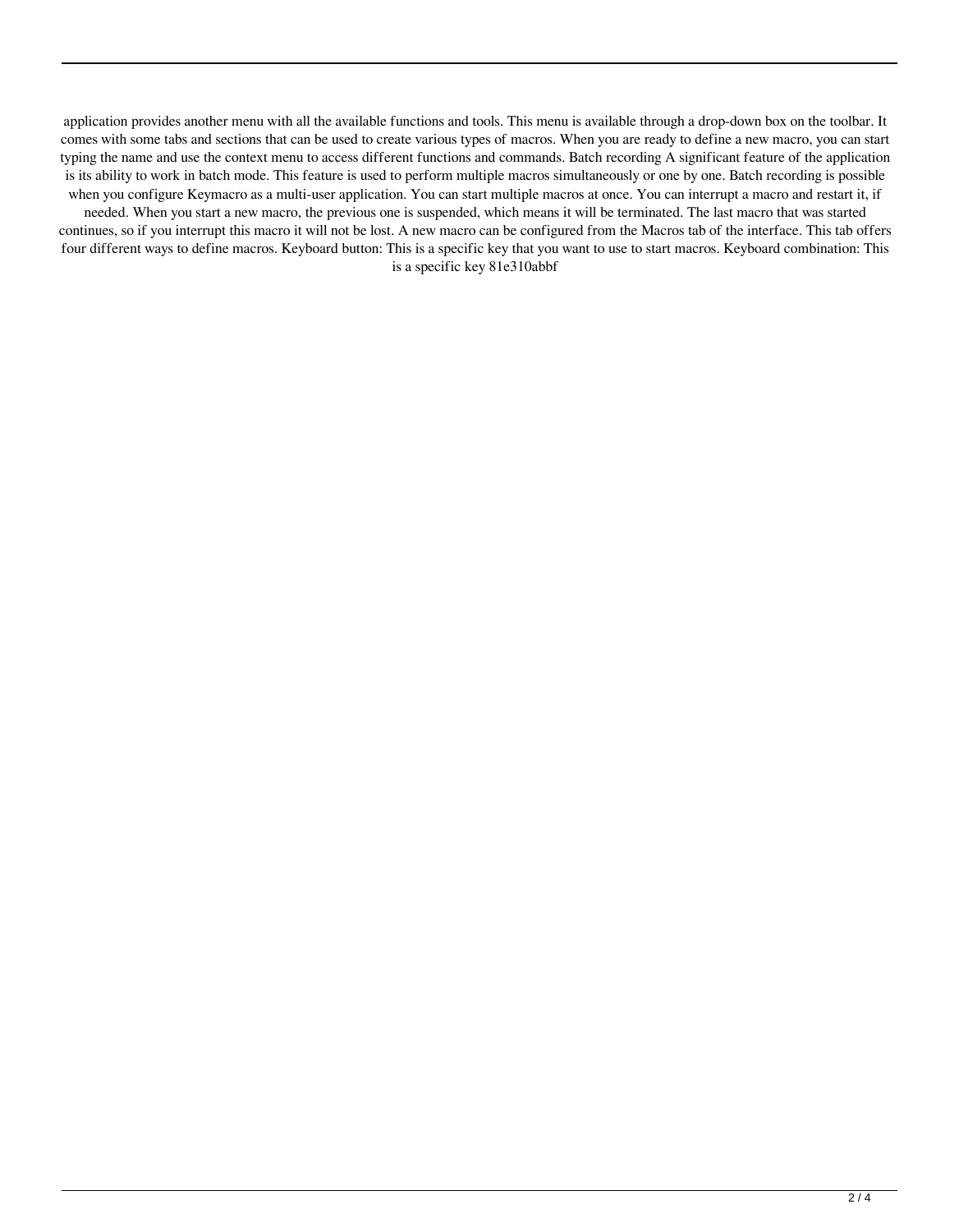## **Echo [32|64bit]**

Echo is a powerful audio recording utility that comes with a minimalistic interface that doesn't need much time to set up. One of its unique features is that it allows users to record any audio content that their headset connects to the PC, without interference from any other recording applications. Furthermore, Echo comes with limited options, such as audio volume, audio frequency, input and output buffers, and user-friendly settings. The software also features a player to play recorded sounds back, but it's not a built-in application. Advantages -One of the few applications that can record sounds from a headset. -Works with an interface that doesn't take much time to set up. -Works with few options. -Has a basic player for recorded sounds. Drawbacks -No other input devices except microphones. -No advanced options. -Doesn't support other sound recording options like game capture. It's the easiest way to record sounds from a headset. All you need is a microphone and a headset. If you want to make a recording, simply plug your headset into the microphone on your computer and Echo will record anything that is said. You will be able to save it in any audio format you choose. There is no limit to the number of recordings that you can make using this program. In addition to recording, you can also play the recordings back with the player in Echo. New Echo Echo is a well-designed recording application that is not just for making sound recordings. In fact, it's also a high-quality game capture and voice chat program that can also be used to record voice conversations and gameplay. All you need to get started is a microphone and a headset that has an inbuilt mic. First things first This audio recording software has a minimalistic interface that allows you to get started easily. No questions are asked for setting up the application. As long as you have a microphone and a headset that has an inbuilt mic, you can start recording immediately. You will be prompted to connect a headset when you start Echo. You will also be prompted to select the output format that you want to save your recorded sounds. This software is a great way to record audio files. You just need to plug in your headphones and the microphone. It supports voice chat and playback. You can record

## **What's New In?**

Simply yet effective audio recording software Interface is easy to use Few configuration options but with a clear-cut interface Start recording, save or pause Calibrate threshold or write a new one Several usability issues, such as a lack of options and other restrictions What's new in this version: Add Soundcloud recording capability If you found this post helpful, please consider sending some feedback and for any inquiries, comments, requests or more info do not hesitate to reach me at: asdza.info@gmail.com. Thanks! If you are looking for a simple audio recorder that only needs headsets and a microphone to do its job, Echo may be the software for you. Simple setup and clear-cut environment The installation process does not pose any issues, as it does not come with any offers from third-party products and it does not take long to complete. Providing users with an intuitive interface, this audio recording utility features a limited number of options, which makes it really easy to use, even if you are a beginner. However, you should know it is not very easy on the eyes. A few parameters one can tweak Although it does not bundle many configuration possibilities, by using Echo you can choose the buffer size, depth and sound frequency, while the input volume can be adjusted using a scrolling bar. The input and output buffers can be manually enabled or disabled. Furthermore, the latter feature can be set to use a custom frequency. Start a recording and save them as WAVs A new recording is started with minimum effort by pressing the "Start" button, while in order to create personalized recordings, you only need to connect a headset and a microphone to the PC. The output format for recordings can be set to WAV audio, in a user-defined location, and the recording session can be put on hold at any point by simply clicking the "Stop" button. Calibrate threshold and a few setbacks Additional customization is available in the "Options" menu. Here, you can set the output folder, perform threshold calibration or write a new threshold, enable the stereo audio or change the working language for the entire utility. One important drawback of the application is that it does not support any other input device besides microphones. Also, it does not feature a player, so in order to play the recorded sounds, you need to find an external solution. Bottom line The recording process requires little resources, making the system available for other tasks. The response time is good and our tests did not reveal any errors or hangs. All things considered, Echo can be a handy solution for sound recording, but it is obvious that it needs major improvements to meet user requirements. Description: Simply yet effective audio recording software Interface is easy to use